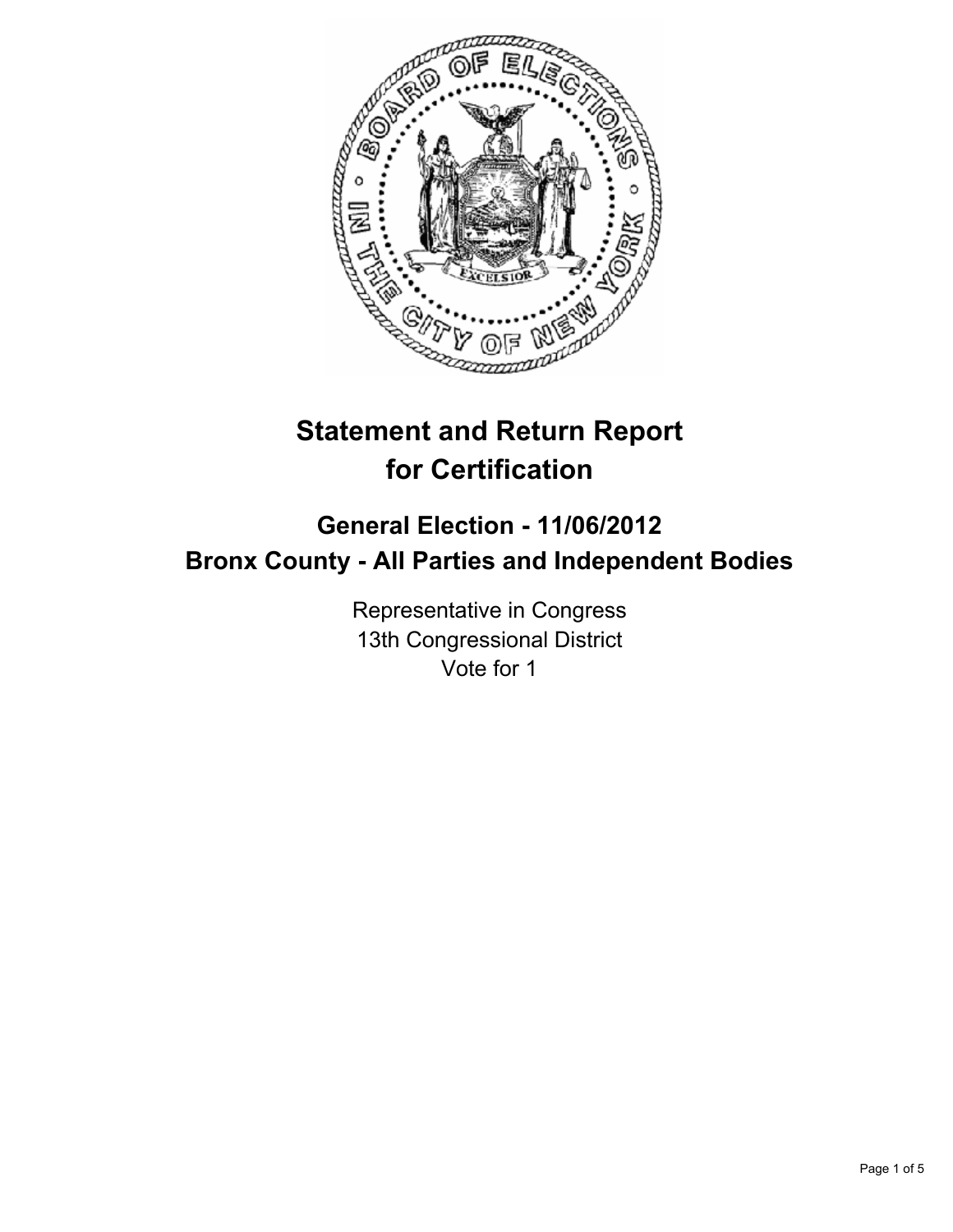

#### **Assembly District 77**

| <b>PUBLIC COUNTER</b>                                    | 3,410 |
|----------------------------------------------------------|-------|
| <b>EMERGENCY</b>                                         | 0     |
| ABSENTEE/MILITARY                                        | 77    |
| FEDERAL                                                  | 6     |
| <b>SPECIAL PRESIDENTIAL</b>                              | 0     |
| AFFIDAVIT                                                | 481   |
| <b>Total Ballots</b>                                     | 3,974 |
| Less - Inapplicable Federal/Special Presidential Ballots | 0     |
| <b>Total Applicable Ballots</b>                          | 3,974 |
| CHARLES B. RANGEL (DEMOCRATIC)                           | 3,078 |
| CRAIG SCHLEY (REPUBLICAN)                                | 75    |
| CHARLES B. RANGEL (WORKING FAMILIES)                     | 49    |
| DEBORAH O. LIATOS (SOCIALIST WORKER)                     | 30    |
| <b>Total Votes</b>                                       | 3,232 |
| Unrecorded                                               | 742   |

### **Assembly District 78**

| <b>PUBLIC COUNTER</b>                                    | 14,613 |
|----------------------------------------------------------|--------|
| <b>EMERGENCY</b>                                         | 0      |
| <b>ABSENTEE/MILITARY</b>                                 | 375    |
| <b>FEDERAL</b>                                           | 54     |
| <b>SPECIAL PRESIDENTIAL</b>                              | 1      |
| <b>AFFIDAVIT</b>                                         | 2,512  |
| <b>Total Ballots</b>                                     | 17,555 |
| Less - Inapplicable Federal/Special Presidential Ballots | (1)    |
| <b>Total Applicable Ballots</b>                          | 17,554 |
| CHARLES B. RANGEL (DEMOCRATIC)                           | 13,831 |
| CRAIG SCHLEY (REPUBLICAN)                                | 875    |
| CHARLES B. RANGEL (WORKING FAMILIES)                     | 254    |
| DEBORAH O. LIATOS (SOCIALIST WORKER)                     | 200    |
| ADRAINO ESPAILLOT (WRITE-IN)                             |        |
| ALEX JONES (WRITE-IN)                                    | 1      |
| JOSE E. SERRANO (WRITE-IN)                               | 1      |
| JOSE SERRANO (WRITE-IN)                                  | 1      |
| MATTHEW M. CRUZ (WRITE-IN)                               | 1      |
| UNATTRIBUTABLE WRITE-IN (WRITE-IN)                       | 4      |
| <b>Total Votes</b>                                       | 15,169 |
| Unrecorded                                               | 2,385  |
|                                                          |        |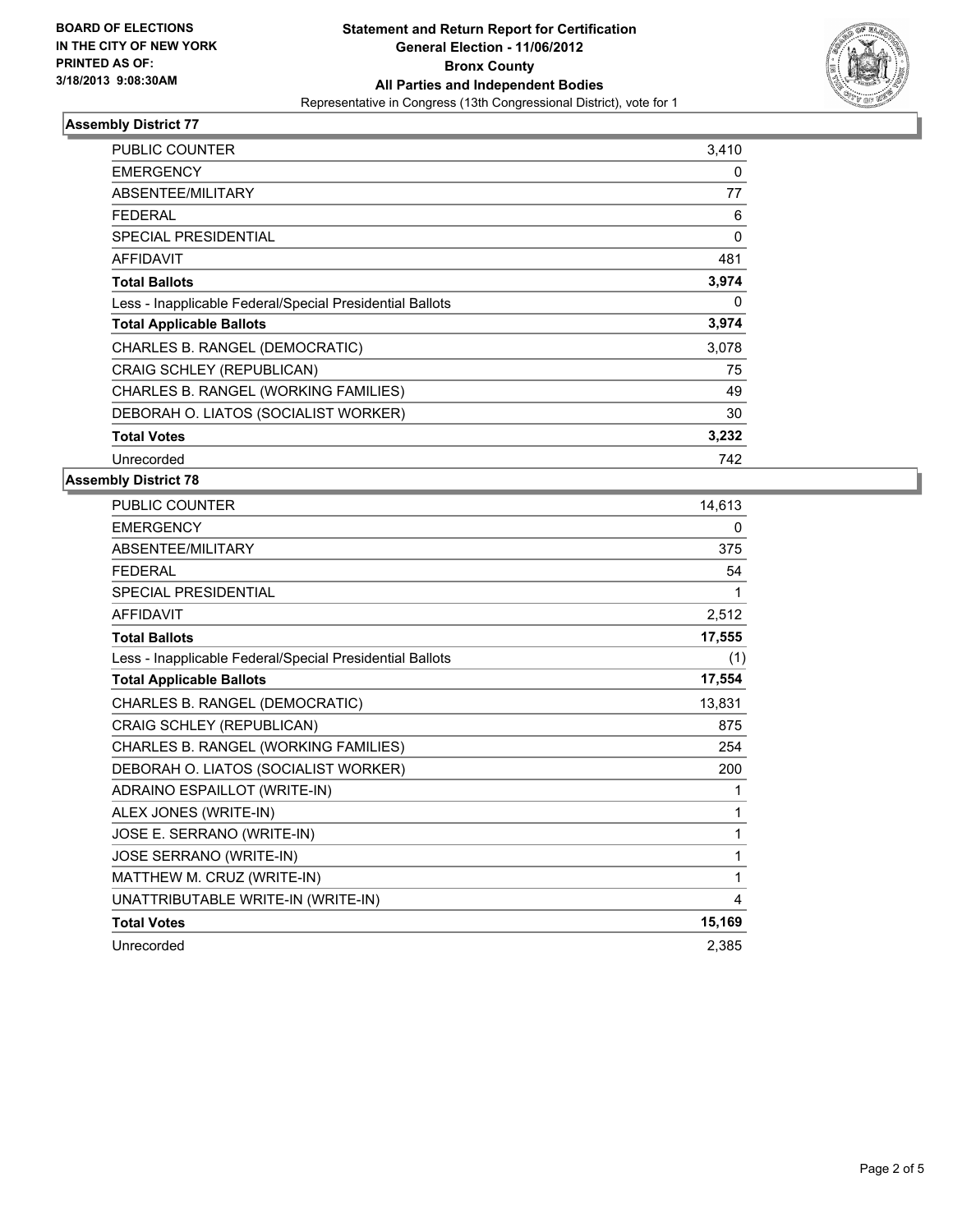

#### **Assembly District 80**

| PUBLIC COUNTER                                           | 5,979 |
|----------------------------------------------------------|-------|
| <b>EMERGENCY</b>                                         | 0     |
| ABSENTEE/MILITARY                                        | 93    |
| <b>FEDERAL</b>                                           | 25    |
| <b>SPECIAL PRESIDENTIAL</b>                              | 0     |
| <b>AFFIDAVIT</b>                                         | 843   |
| <b>Total Ballots</b>                                     | 6,940 |
| Less - Inapplicable Federal/Special Presidential Ballots | 0     |
| <b>Total Applicable Ballots</b>                          | 6,940 |
| CHARLES B. RANGEL (DEMOCRATIC)                           | 5,414 |
| CRAIG SCHLEY (REPUBLICAN)                                | 432   |
| CHARLES B. RANGEL (WORKING FAMILIES)                     | 116   |
| DEBORAH O. LIATOS (SOCIALIST WORKER)                     | 77    |
| UNATTRIBUTABLE WRITE-IN (WRITE-IN)                       | 2     |
| <b>Total Votes</b>                                       | 6,041 |
| Unrecorded                                               | 899   |

#### **Assembly District 81**

| PUBLIC COUNTER                                           | 13,219         |
|----------------------------------------------------------|----------------|
| <b>EMERGENCY</b>                                         | 0              |
| <b>ABSENTEE/MILITARY</b>                                 | 441            |
| <b>FEDERAL</b>                                           | 104            |
| <b>SPECIAL PRESIDENTIAL</b>                              | $\Omega$       |
| <b>AFFIDAVIT</b>                                         | 1,436          |
| <b>Total Ballots</b>                                     | 15,200         |
| Less - Inapplicable Federal/Special Presidential Ballots | 0              |
| <b>Total Applicable Ballots</b>                          | 15,200         |
| CHARLES B. RANGEL (DEMOCRATIC)                           | 11,105         |
| CRAIG SCHLEY (REPUBLICAN)                                | 1,516          |
| CHARLES B. RANGEL (WORKING FAMILIES)                     | 299            |
| DEBORAH O. LIATOS (SOCIALIST WORKER)                     | 296            |
| ANDRIANO ESPAILLAT (WRITE-IN)                            | 1              |
| ELIOT ENGEL (WRITE-IN)                                   | 2              |
| ELLIOT ENGEL (WRITE-IN)                                  | $\overline{2}$ |
| JEFFERY DINOWITZ (WRITE-IN)                              | 1              |
| KEVIN L CHIN (WRITE-IN)                                  | 1              |
| MARGARET GROARKE (WRITE-IN)                              | 1              |
| RUBEN DIAZ JR. (WRITE-IN)                                | 1              |
| UNATTRIBUTABLE WRITE-IN (WRITE-IN)                       | 3              |
| <b>Total Votes</b>                                       | 13,228         |
| Unrecorded                                               | 1.972          |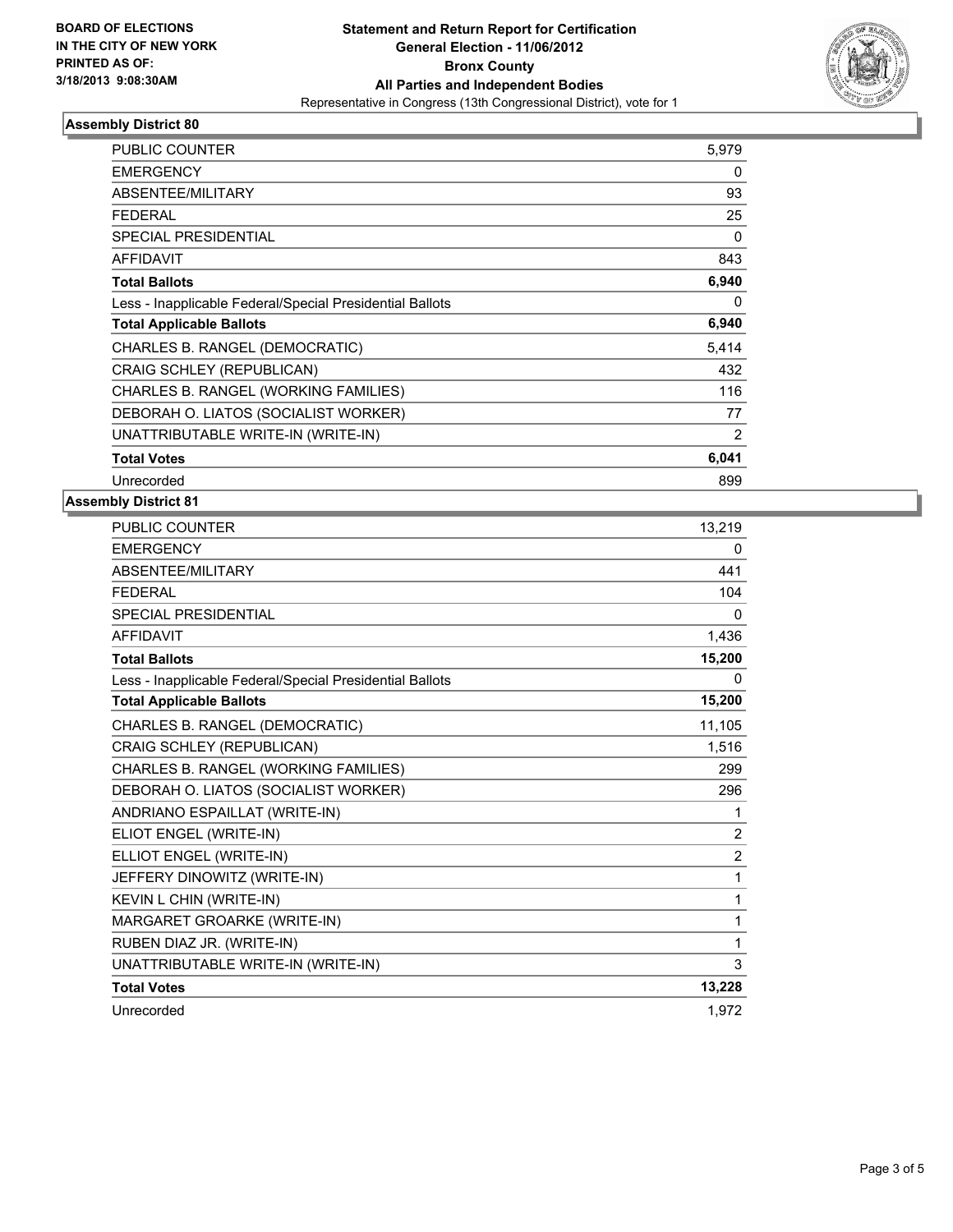

#### **Assembly District 86**

| <b>PUBLIC COUNTER</b>                                    | 1,405    |
|----------------------------------------------------------|----------|
| <b>EMERGENCY</b>                                         | 0        |
| ABSENTEE/MILITARY                                        | 20       |
| <b>FEDERAL</b>                                           | 2        |
| <b>SPECIAL PRESIDENTIAL</b>                              | $\Omega$ |
| <b>AFFIDAVIT</b>                                         | 216      |
| <b>Total Ballots</b>                                     | 1,643    |
| Less - Inapplicable Federal/Special Presidential Ballots | 0        |
| <b>Total Applicable Ballots</b>                          | 1,643    |
| CHARLES B. RANGEL (DEMOCRATIC)                           | 1,333    |
| CRAIG SCHLEY (REPUBLICAN)                                | 47       |
| CHARLES B. RANGEL (WORKING FAMILIES)                     | 16       |
| DEBORAH O. LIATOS (SOCIALIST WORKER)                     | 9        |
| <b>Total Votes</b>                                       | 1,405    |
| Unrecorded                                               | 238      |